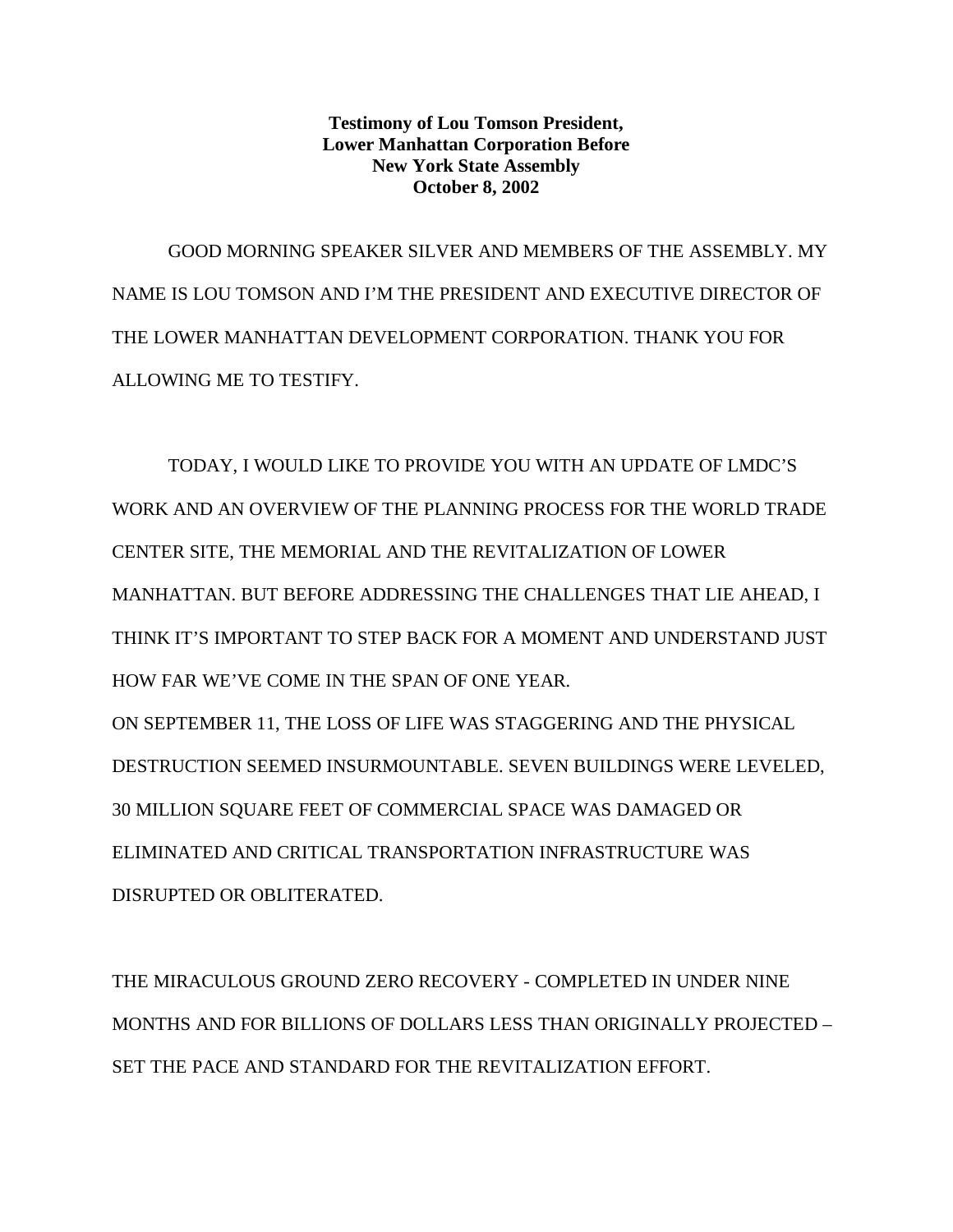TODAY, THE 1/9 TRAIN IS BACK ON TRACK… ALL BUT ONE OF THE 12 SUBWAY STATIONS DESTROYED IN THE ATTACKS ARE IN SERVICE… BUSINESSES HAVE REOPENED AND MADE A LONG TERM COMMITMENT… RESIDENTS HAVE RETURNED AND NEW ONES HAVE MOVED IN…

THE LMDC HAS A THREEFOLD MISSION: TO COORDINATE THE REVITALIZATION OF LOWER MANHATTAN SOUTH OF HOUSTON STREET, RIVER TO RIVER - TO WORK WITH THE PORT AUTHORITY TO PLAN THE FUTURE OF THE WORLD TRADE CENTER SITE AND SURROUNDING AREAS - AND TO CREATE A FITTING MEMORIAL TO THOSE WE LOST.

IT IS AN AMBITIOUS MANDATE, BUT WE DO NOT CARRY IT OUT ALONE. WE HAVE MANY PARTNERS IN THE PUBLIC AND PRIVATE SECTORS WHO WORK TOGETHER FOR THE BENEFIT OF LOWER MANHATTAN. LMDC'S PARENT AGENCY, EMPIRE STATE DEVELOPMENT, WORKS WITH THE CITY'S ECONOMIC DEVELOPMENT CORPORATION TO PROVIDE HELP TO BUSINESSES. THANKS TO PRESIDENT BUSH AND CONGRESS, LMDC RECEIVED OVER 2.7 BILLION DOLLARS TO HELP REVITALIZE LOWER MANHATTAN. ALTHOUGH WE ARE A STATE AGENCY, ALL OF OUR OPERATING EXPENSES ARE PAID WITH FEDERAL FUNDS. ONE OF LMDC'S FIRST PRIORITIES WAS TO STABILIZE LOWER MANHATTAN'S RESIDENTIAL BASE. IN JUNE, THE FEDERAL GOVERNMENT APPROVED LMDC'S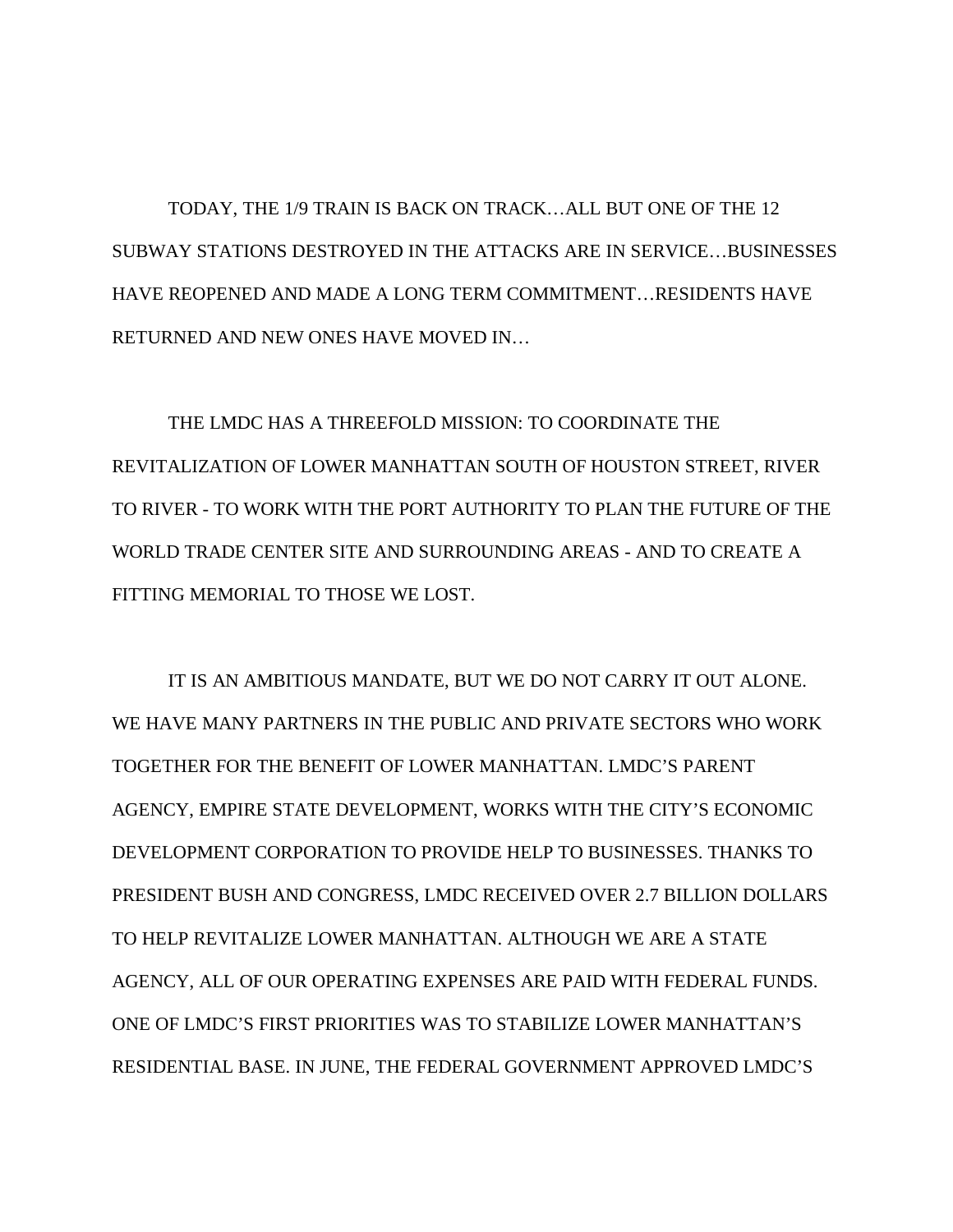300 MILLION-DOLLAR RESIDENTIAL RETENTION AND ATTRACTION PROGRAM. THE PROGRAM OFFERS FINANCIAL INCENTIVES TO RESIDENTS WHO MAKE A TWO-YEAR COMMITMENT TO LIVE IN LOWER MANHATTAN, AND PROVIDES GRANTS TO RESIDENTS WHO LIVED IN THE AREA ON SEPTEMBER 11TH. WE WORKED CLOSELY WITH GOVERNOR PATAKI AND SPEAKER SILVER TO REFINE THE PROGRAM TO INCLUDE RESIDENTS OF CHINATOWN AND THE LOWER EAST SIDE AND TO OFFER GRANTS FOR FAMILIES WHO MAKE A HOME IN LOWER MANHATTAN. AMY PETERSON, LMDC'S RESIDENTIAL GRANT PROGRAM DIRECTOR, WILL PROVIDE A MORE DETAILED STATUS UPDATE FOLLOWING MY TESTIMONY. BUT I WILL SAY THE GRANTS ARE HAVING A DRAMATIC IMPACT. FROM THE TIME THE PROGRAM WAS ANNOUNCED, THE RESIDENTIAL OCCUPANY RATE WENT FROM 60 PERCENT TO OVER 95 PERCENT IN A RECENT NEW YORK TIMES SURVEY.

I'M PLEASED TO ANNOUNCE TODAY THAT LMDC WILL BEGIN DISTRIBUTING CHECKS TO LOWER MANHATTAN RESIDENTS THIS MONTH. THE LMDC ALSO RECOGNIZED EARLY ON THAT REVAMPING LOWER MANHATTAN'S TRANSPORTATION INFRASTRUCTURE WAS PERHAPS THE GREATEST INVESTMENT THAT COULD BE MADE IN THE FUTURE OF DOWNTOWN. WE WORKED WITH OUR PARTNERS IN CONGRESS AND CITY, STATE AND FEDERAL GOVERNMENT TO HELP SECURE 4.55 BILLION DOLLARS IN FEDERAL FUNDS. THIS MONEY WILL GO A LONG WAY TOWARD CREATING A 21ST CENTURY TRANSPORTATION NETWORK. NOW THAT THE RESOURCES HAVE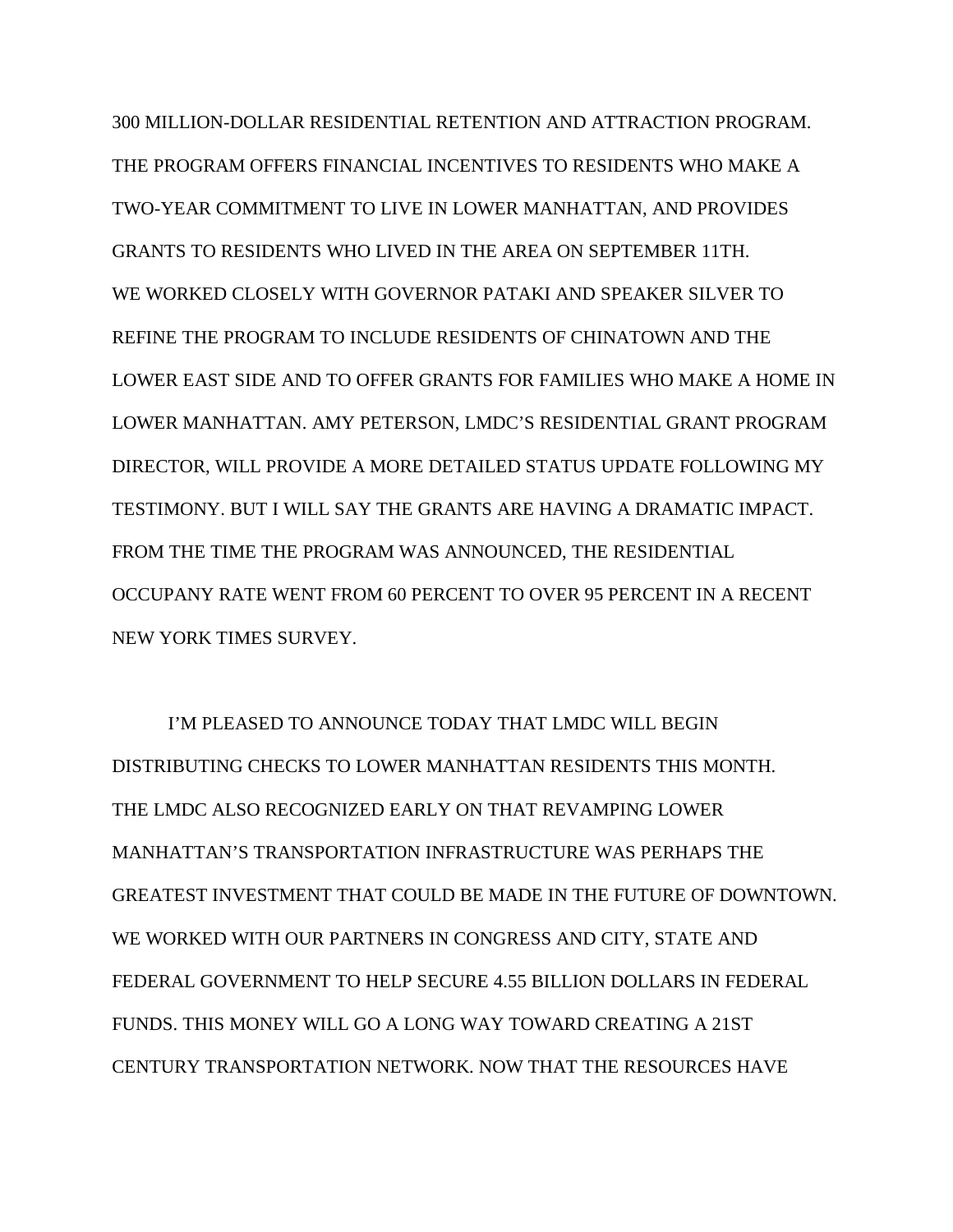BEEN COMMITTED, PROJECTS ARE BEING DEVELOPED AND REFINED, SUCH AS THE CREATION OF A GRAND POINT OF ARRIVAL IN LOWER MANHATTAN. THE PROMISE OF A MODERN TRANSPORTATION SYSTEM WILL HELP CONVINCE RESIDENTS AND BUSINESSES TO COMMIT TO THE FUTURE OF LOWER MANHATTAN. AND IT WILL ENSURE THAT WE CAN ACCOMMODATE MILLIONS OF PEOPLE WHO WILL JOURNEY TO THE PERMANENT MEMORIAL EVERY YEAR.

TO HELP PLAN FOR THE SITE, THE LMDC IS CONDUCTING THE MOST AMBITIOUS PUBLIC OUTREACH PROGRAM EVER UNDERTAKEN. WE HAVE CONSULTED AND ENGAGED ALL OF THE STAKEHOLDERS IN LOWER MANHATTAN AND AROUND THE REGION IN A TRANSPARENT AND INCLUSIVE PLANNING PROCESS. EIGHT ADVISORY COUNCILS PROVIDE INVALUABLE GUIDANCE, INCLUDING A FAMILIES ADVISORY COUNCIL AND A GENERAL ADVISORY COUNCIL COMPRISED OF SPEAKER SILVER AND OTHER PUBLIC OFFICIALS. IN JULY, WE SPONSORED A MODERN TOWN HALL FORUM AT THE JAVITS CENTER, WHERE MORE THAN 4,500 PEOPLE VOICED THEIR OPINIONS ON THE FUTURE OF LOWER MANHATTAN. AT EVERY MAJOR MILESTONE, THE PUBLIC HAS AN OPPORTUNITY TO HELP SHAPE THE OUTCOME OF THE PLANNING PROCESS –THROUGH PUBLIC HEARINGS, AN EXHIBIT AT FEDERAL HALL OR OVER THE INTERNET. BUT WE'RE NOT SIMPLY A REPOSITORY FOR PUBLIC COMMENTS, WE SEEK THEM OUT BY GOING INTO THE COMMUNITIES DIRECTLY AFFECTED BY SEPTEMBER 11 - WHETHER IT'S MEETING WITH CHINATOWN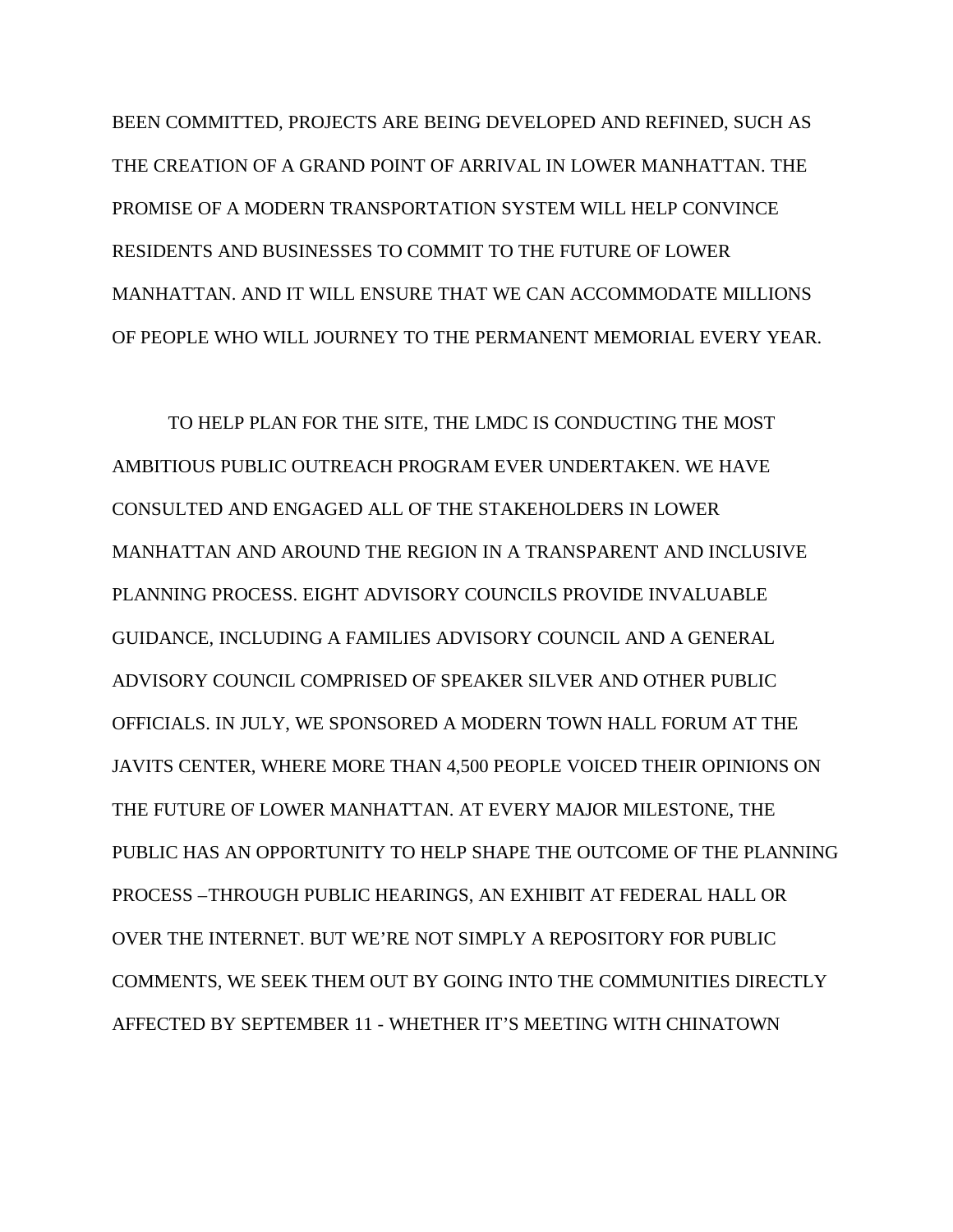RESIDENTS AT THE REQUEST OF SPEAKER SILVER OR NEW JERSEY FAMILIES AT THE REQUEST OF GOVERNOR MCGREEVEY.

PERHAPS THE MOST IMPORTANT ASPECT OF OUR OUTREACH CAMPAIGN IS THAT WE CATALOGUE EVERY COMMENT WE RECEIVE, PUBLISH AN ACCOUNTING OF HOW WE CONSIDERED THOSE COMMENTS - AND THAT WE ACTUALLY LISTEN.

FOLLOWING THE RELEASE OF THE SIX INITIAL PLANS IN JULY, WE VOWED TO INCORPORATE CHANGES BASED ON PUBLIC COMMENTS. ONE THEME WE ACTED UPON IMMEDIATELY WAS TO FIND A WAY TO INVOLVE THE BEST MINDS IN THE WORLD IN A DESIGN STUDY. WE RECENTLY ANOUNCED THE SELECTION OF SIX TEAMS OF THE WORLD'S MOST INNOVATIVE AND IMAGINATIVE ARCHITECTS, PLANNERS AND ARTISTS TO DEVELOP NEW PLANS FOR THE SITE AND SURROUNDING AREAS. THEY COUNT AMONG THEIR ACCOMPLISHMENTS SUCH NOTABLE WORKS AS THE JEWISH MUSEUM IN BERLIN, THE GETTY CENTER IN LOS ANGELES, AND THE MORGAN STANLEY HEADQUARTERS IN NEW YORK. WHILE WE'RE WORKING WITH THE PORT AUTHORITY TO FINALIZE MORE FLEXIBLE PROGRAM ALTERNATIVES, SOME THINGS ARE CERTAIN. THE NEXT SET OF PLANS WILL ALL FEATURE A GRAND PROMENADE ON WEST STREET, RESPECT THE FOOTPRINTS OF THE TWIN TOWERS FOR THE MEMORIAL AND CREATE A POWERFUL LOWER MANHATTAN SKYLINE. THE PLANS WILL ALSO PROVIDE FOR A MIX OF USES ON AND OFF THE SITE, INCLUDING RETAIL,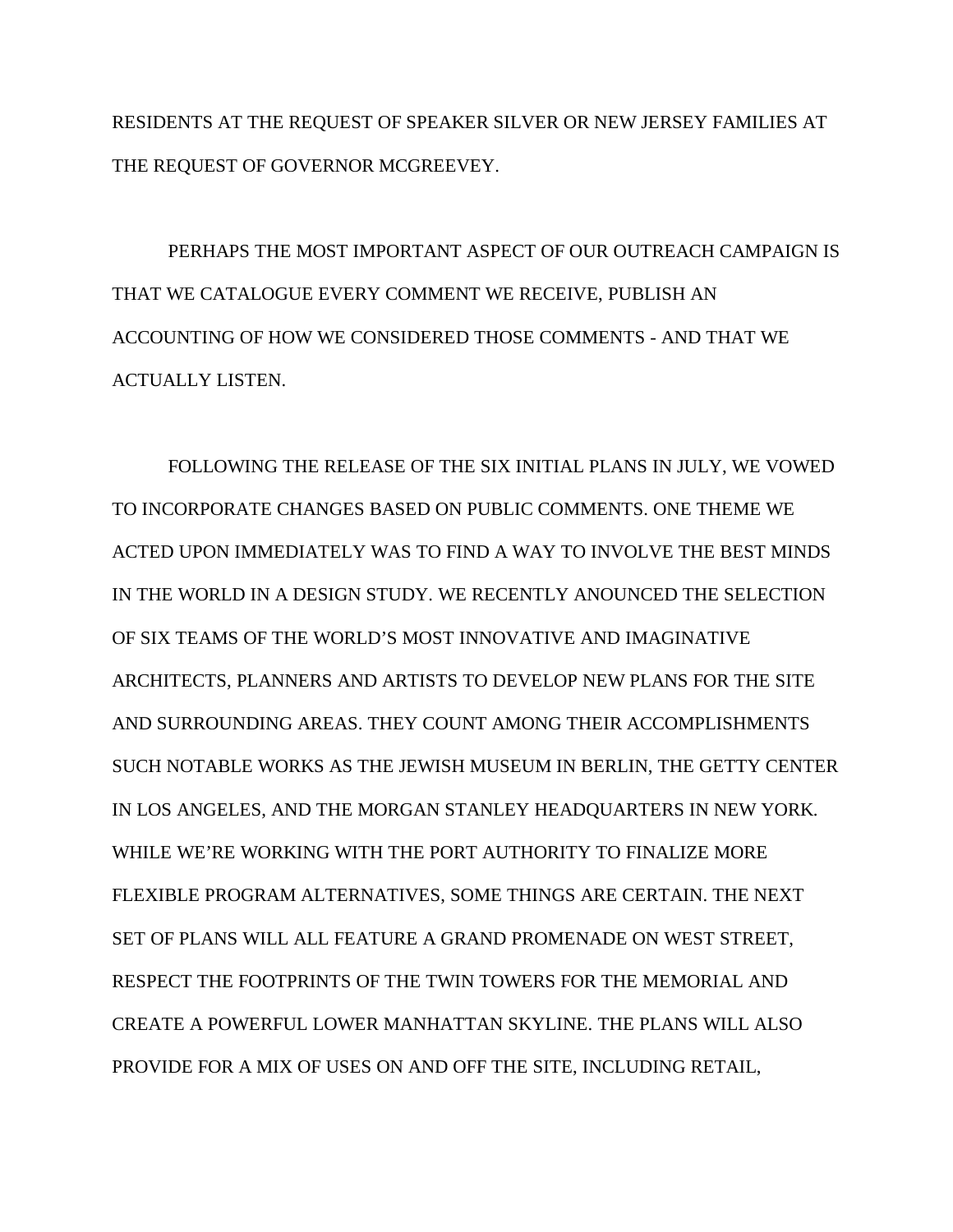RESIDENTIAL, CULTURAL AND COMMERCIAL SPACE - ALTHOUGH COMMERCIAL SPACE WILL BE SUBSTANTIALLY REDUCED ON THE SITE ITSELF.

THESE NEW PROGRAM ALTERNATIVES ENSURE A VARIETY OF IDEAS WILL CATPURE OUR IMAGINATIONS IN THE NEXT PHASE OF THE PLANNING PROCESS. BY THE END OF THE YEAR, WE WILL RELEASE THREE NEW PLANS TO THE PUBLIC, FOLLOWED BY ANOTHER EXTENSIVE ROUND OF PUBLIC COMMENT. WE EXPECT TO HAVE A FINAL PLAN IN PLACE BY NEXT SPRING.

TO ENSURE THAT THE MEMORIAL REMAINS FIRST IN OUR MINDS, THE MEMORIAL PROCESS IS MOVING FORWARD CONCURRENT AND COORDINATED WITH PLANNING FOR THE OVERALL SITE. WE HAVE HELD HEARINGS IN ALL FIVE BOROUGHS AND NEW JERSEY TO BEGIN A DIALOGUE ON THE MEMORIAL - WHAT IT SHOULD REPRESENT, WHAT FORM IT SHOULD TAKE AND WHAT PROCESS SHOULD BE FOLLOWED TO CREATE IT. AS PART OF THIS EFFORT, LMDC HAS BEEN VISITING OTHER MEMORIALS – FIRST IN NEW YORK CITY WITH KEN JACKSON AS OUR GUIDE, THEN OUTSIDE NEW YORK.

LAST WEEK A GROUP OF LMDC OFFICIALS AND FAMILY MEMBERS OF SEPTEMBER 11TH VICTIMS TRAVELED THE NATION TO GAIN INSIGHT INTO HOW OTHER MEMORIALS WERE CREATED AND TO DEMONSTRATE SOLIDARITY WITH OTHER COMMUNITIES VICTIMIZED BY TERRORISTS ON SEPTEMBER 11. WE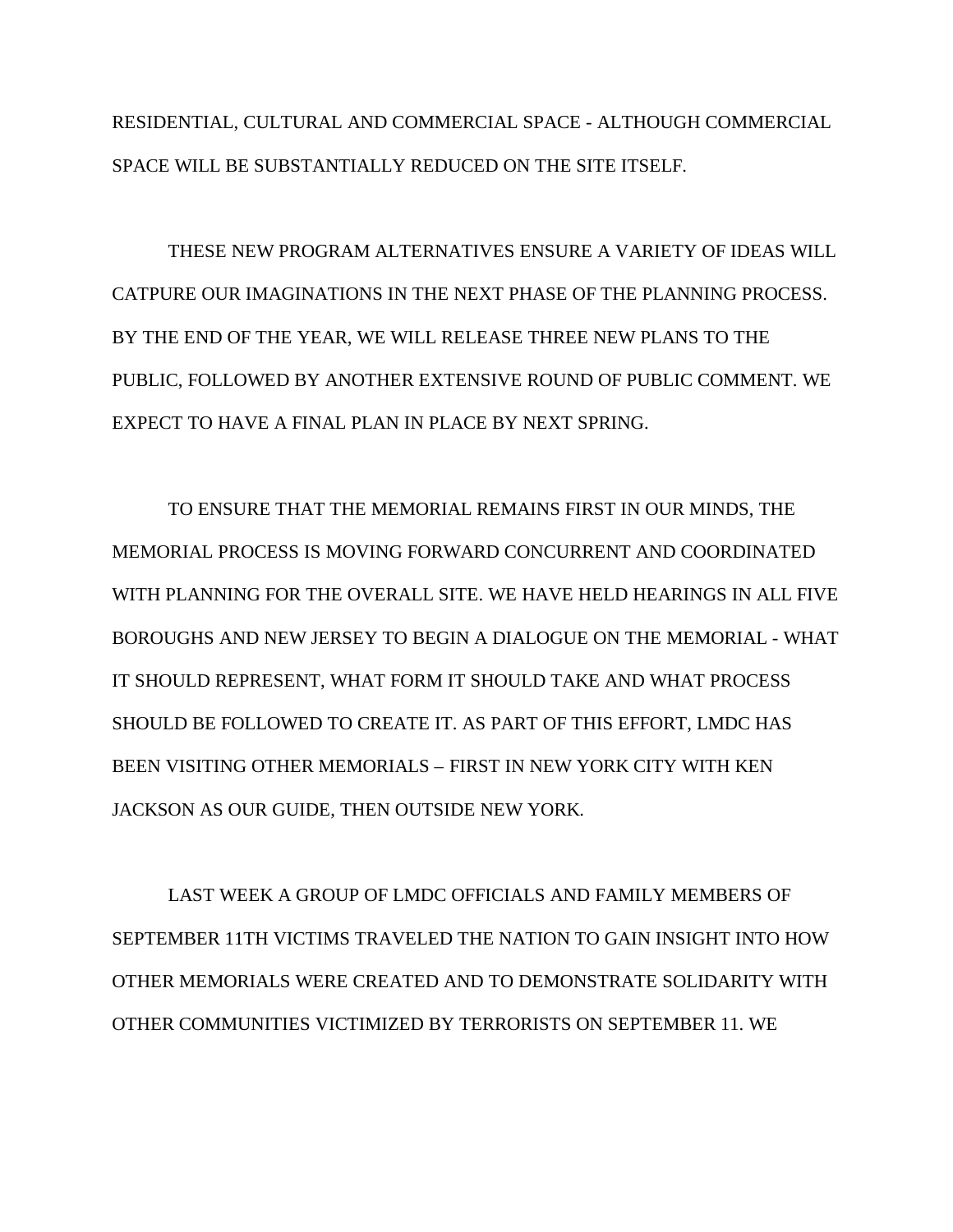VISITED SHANKSVILLE, PENNSYLVANIA, WASHINGTON DC, OKLAHOMA CITY AND MONTGOMERY, ALABAMA.

AT EACH SITE, WE CONSIDERED VARIOUS APPROACHES TO A MEMORIAL, AND DISCUSSED THE IMPACT OF THE MEMORIAL ON SURROUNDING AREAS IN TERMS OF TRAFFIC, TOURISM, RESIDENTIAL LIFE, AND OTHER IMPORTANT ISSUES.

GOING FORWARD, WE WILL RELEASE GUIDELINES FOR THE MEMORIAL AND LAUNCH AN INTERNATIONAL MEMORIAL COMPETITION EARLY NEXT YEAR. OUR GOAL IS FOR A SELECTION COMMITTEE TO CHOOSE A DESIGN BY SEPTEMBER 2003, BUT IF THERE'S ONE LESSON WE LEARNED ON THE TRIP, IT IS THAT THE QUALITY OF THE MEMORIAL MUST DRIVE THE TIMELINE. IF WE NEED TO SLOW DOWN TO ACHIEVE THE BEST RESULT, WE ARE PREPARED TO DO SO. IN THE INTERIM, THE LMDC HAS HELPED ESTABLISH AND FINANCE A TEMPORARY MEMORIAL AT BATTERY PARK – THE SPHERE BY FRITZ KOENIG, WHICH ONCE STOOD IN THE WORLD TRADE CENTER PLAZA. WE ALSO WORKED WITH THE PORT AUTHORITY TO CREATE A PUBLIC VIEWING WALL AROUND THE SITE'S PERIMETER, WHICH LISTS THE NAME OF EVERY VICTIM LOST ON SEPTEMBER 11TH.

IN ADDITION TO CREATING A MEMORIAL AND REBUILDING THE WORLD TRADE CENTER SITE, THE CHALLENGE BEFORE US IS TO ENSURE LOWER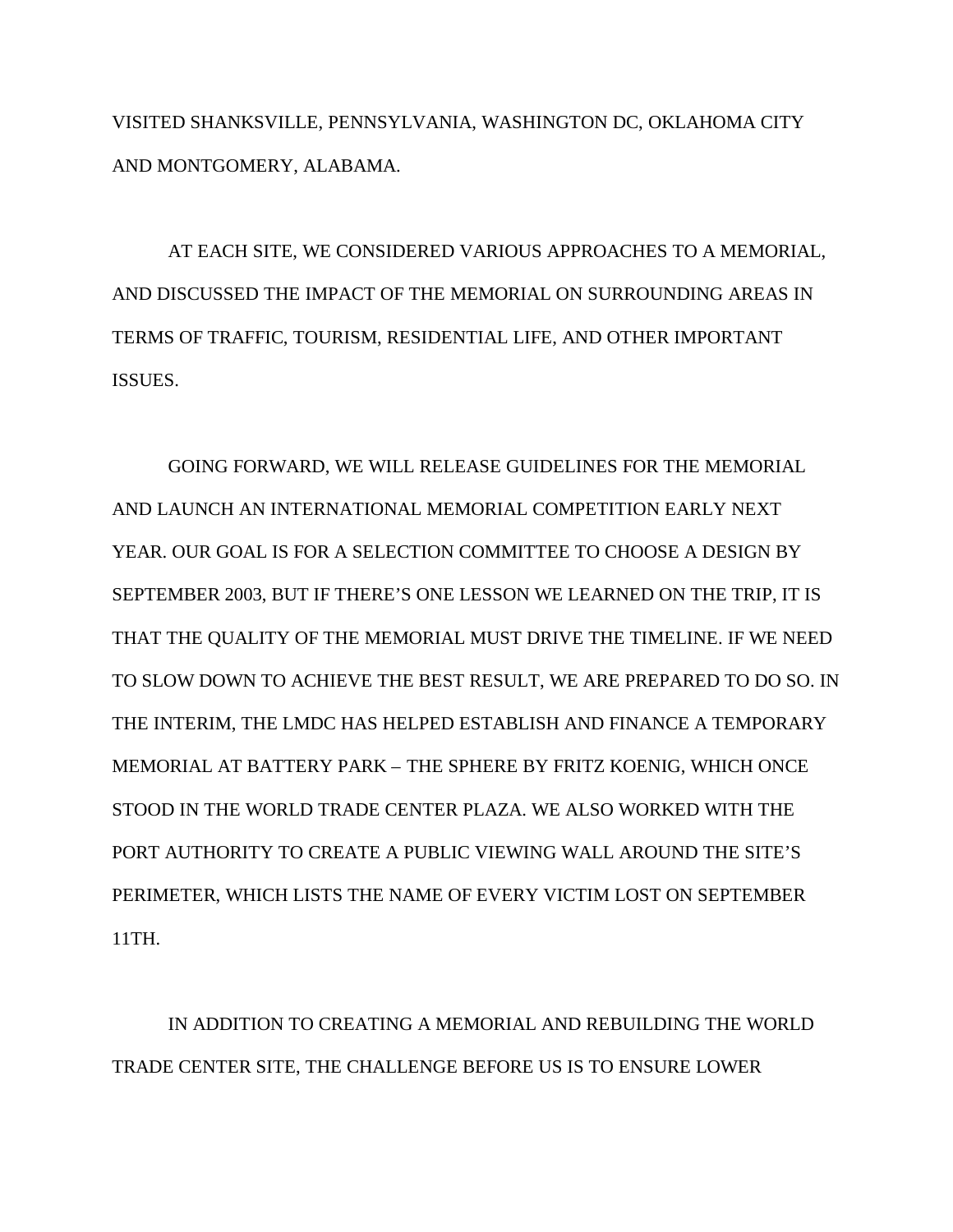MANHATTAN EMERGES FROM THIS TRAGEDY AS A VIBRANT MIXED USE COMMUNITY. AT THE SAME TIME, WALL STREET MUST RETAIN ITS DISTINCTION AS THE FINANCIAL CAPITAL OF THE WORLD. TO ACCOMPLISH BOTH, WE NEED TO ESTABLISH THE AMENITIES THAT MAKE A NEIGHBORHOOD A GREAT PLACE TO LIVE, WORK AND VISIT. THOSE INCLUDE WORLD CLASS TRANSPORTATION, WHICH I HAVE ALREADY DISCUSSED, BUT ALSO HOUSING, CULTURAL INSTITUTIONS, OPEN SPACES AND QUALITY RETAIL.

IN THE LAST SEVERAL WEEKS, THE LMDC AND THE CITY PLANNING DEPARTMENT LAUNCHED TWO STUDIES. THE FIRST STUDY WILL IDENTIFY WAYS TO DEVELOP MORE HOUSING, INCLUDING AFFORDABLE HOUSING, SOUTH OF CHAMBERS STREET. THE SECOND STUDY WILL LOOK AT ENHANCING THE RETAIL, CULTURAL AND ENTERTAINMENT CORRDIDOR ALONG FULTON STREET FROM THE SOUTH STREET SEAPORT TO THE WORLD FINANCIAL CENTER. BOTH STUDIES WILL BE CONDUCTED IN PHASES AND COMPLETED BY NEXT YEAR. WE'LL SOON LAUNCH A STUDY OF THE PROBLEMS FACING CHINATOWN SO WE CAN BETTER ADDRESS THE LINGERING EFFECTS OF SEPTEMBER 11TH ON THIS VITAL COMMUNITY. FINALLY, WE 'RE DEVELOPING A PROGRAM TO SUPPORT AND NURTURE LOWER MANHATTAN'S CULTURAL INSTITUTIONS AND TO ATTRACT NEW ONES.